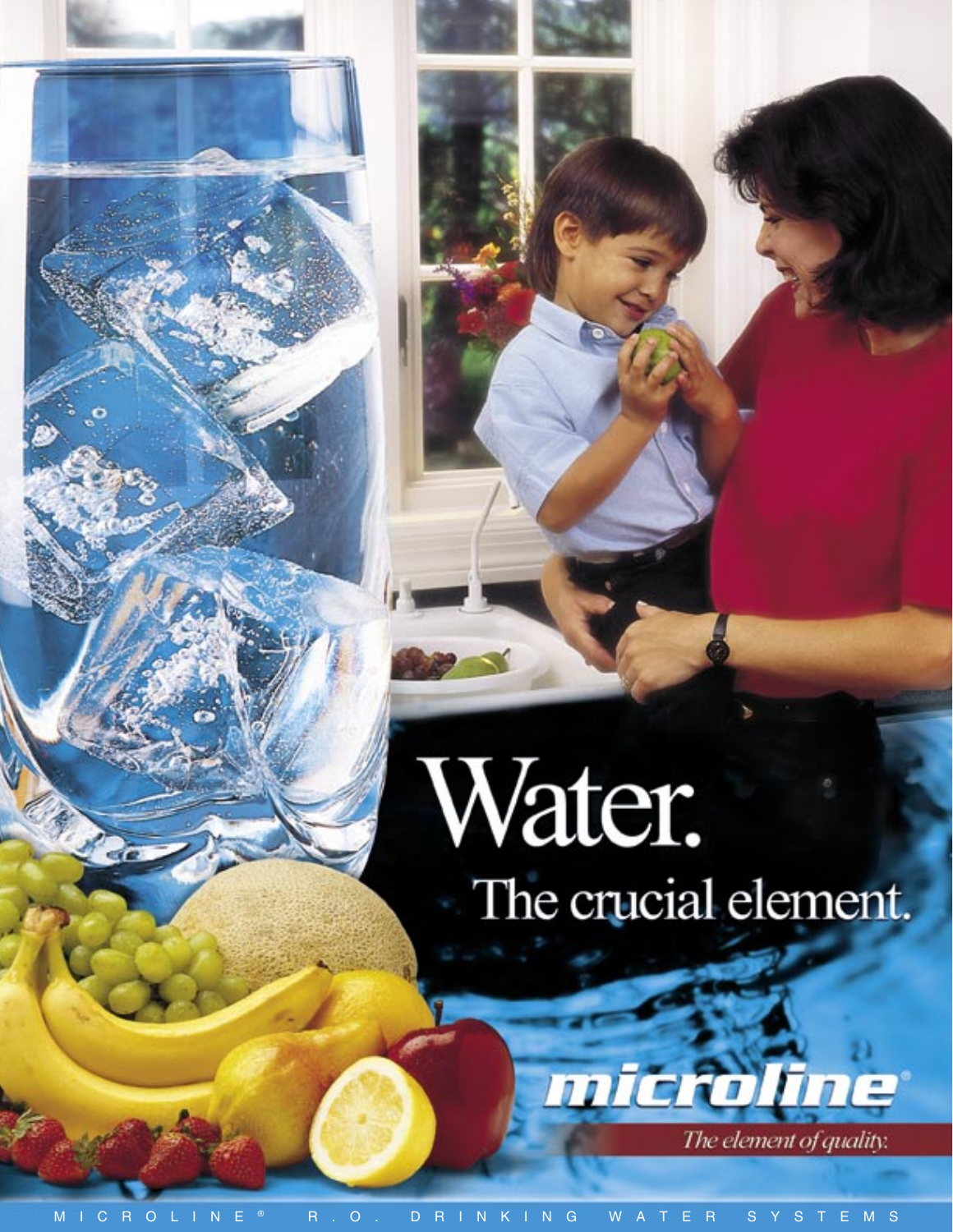

## **An essential flow of life.**

Water is essential. Water sustains life. We all need water. The earth we inhabit is three–fourths water. Our body weight is almost three–fourths water.

### **Vital water.**

**•**

Water is a daily, life–sustaining requirement. It is one of the pure and basic necessities in life.

Ensuring that the everyday water we drink is the safe, natural water that our bodies demand is as vital as the water itself.

Unfortunately, not all of the everyday water we use from our taps is the pure, fresh water that our bodies desire.

The Microline® R.O. Drinking Water Systems effectively reduce harmful contaminants,\* turning everyday tap water into the water that nature intended for us to drink…fresh, natural, life–sustaining water.



#### **Some clear benefits of Microline® R.O. water:**

- •Delicious, sparkling–clear drinking water.
- •Pristine, flavorful coffee, tea and juice.
- •Clean rinsed, fresh fruits and vegetables.
- •Crystalline, harder and clearer ice cubes.
- •Better tasting soups, sauces and meals when prepared with R.O. water.
- •Cost effective. The daily cost of bottled water will no longer be a concern.
- •Convenient. Fresh, clean water, ready at your tap.

#### **Even more uses of R.O. water:**

- •Rinse your glassware in R.O. water for spotless, sparkling results.
- •Nourish your plants and flowers with fresh water.
- •Fill your aquarium with clean, clear water.
- •Prolong the life of your humidifier or steam iron.

Microline® R.O. water is water the way that it's supposed to be. Water that looks, smells and tastes like drinking water.

- Replenish What Is Vital… Water. **• •**
- **•**

**•**

**•**

#### MICROLINE**®** R.O. SYSTEM **• •**

**•**

**•**

**•**

WORK? **•**

HOW **•**

DOES THE

## **The "R.O." of the Microline® System is the secret.**

"R.O." is Reverse Osmosis. This is the natural process which sets the foundation of Microline® R.O. Systems. It may sound technical, but osmosis is a natural, organic phenomenon, a process that occurs in nature on a continuous basis. Vegetation, like trees, plants and flowers attain their nutrients by using osmosis to draw water from the soil.

### **The Microline® process of Reverse Osmosis (R.O.) works like this:**

The pressure from a household tap forces water through a Microline® semipermeable membrane. This membrane separates the everyday household water at the molecular level. The membrane acts like a filter to isolate contaminants,\* reducing them so that the water becomes purer, Reverse Osmosis water, with substantially reduced dissolved solids and contaminants\*. This cleaner, purer, refined water is then stored in a holding tank, ready at your convenience.

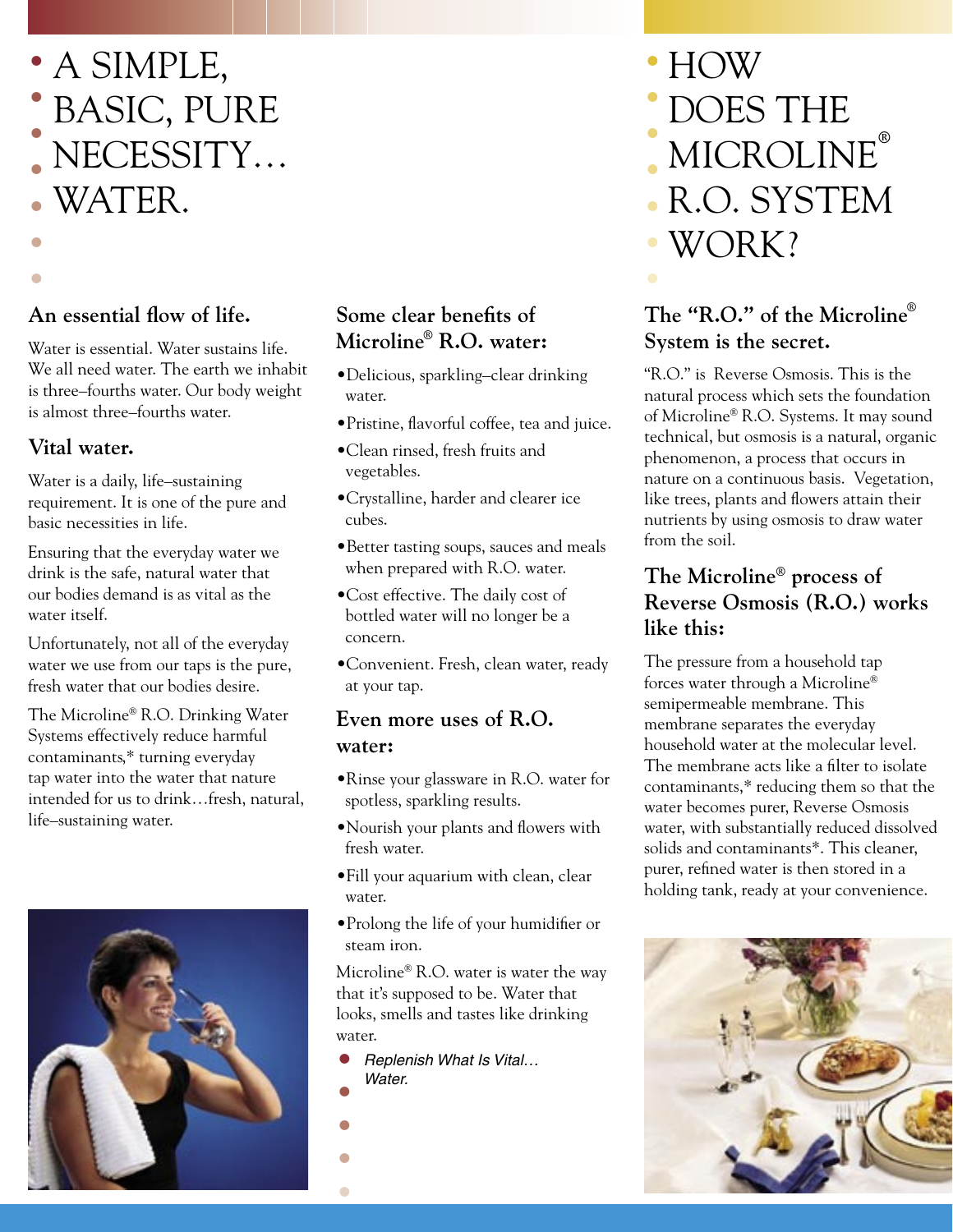#### **Another Microline® secret: innovative technology.**

With the unique features of a Microline® R.O. System, the quality is evident in the finest of details, the smallest of parts, and naturally...in the water.

The Microline® R.O. System contains the patented manifold plate which directs the flow of water through each of the filtration steps. The manifold design simplifies as it enhances the system by eliminating the need for individual connections between filtration stages.

The Microline® R.O. System is designed to produce worry–free R.O. water with less waste. When the holding tank is full, the automatic shut–off device is triggered and signals the system to automatically cease production until more water is needed. These technologies have been the secret to the success of the Microline® R.O. System. With 57 years of water treatment experience behind the Microline® name, there is a long–standing tradition of excellence and quality.

- T.F.C. **•** THE **TECHNOLOGY** OF CHOICE. **• • • • •**
- **Microline® offers two models, both featuring its sophisticated membrane technology:**

**•**

**Thin Film Composite Membrane (T.F.C.)** is the technology of choice, producing high quality drinking water at a fast rate. Since T.F.C. membranes are not chlorine–resistant, the advanced Microline® T.F.C. system features a sediment–carbon prefilter. This specialized prefilter prevents any chlorine from entering the membrane, allowing T.F.C. systems to be installed on both municipal and private well supplied water systems.

With two models to choose from that both incorporate special features, Microline® offers a system to meet your particular water needs.

 Contact your local water treatment professional to have your water tested and to help you determine the system that's right for you.



Microline® R.O. Systems install easily under your sink or cabinet. **• •**



**•**

**•**

**•**

*The T.F.C.-335 and T.F.C.-435 R.O. Drinking Water Systems have been Tested and Certified by NSF International against NSF/ANSI Standard 58 for the reduction of: Arsenic V, Barium, Cadmium, Chromium III, Chromium VI, Copper, Cyst, Fluoride, Lead, Nitrate, Nitrite, Radium 226/228, Selenium and TDS.* 

*\* For specific percentages of reduction, consult the performance data sheets for models T.F.C–335 and T.F.C.–435. Do not use with water that is microbiologically unsafe or of unknown quality, without adequate disinfection before or after the system. Systems conform to NSF/ANSI Standard 58 for pentavalent arsenic reduction. See the Performance Data Sheet and Arsenic Facts section for an explancation of reduction performance. Systems certified for cyst reduction may be used on disinfected water that may contain filterable cysts.* 

 *These systems are acceptable for treatment of influent concentrations of no more than 27 mg/L nitrate and 3 mg/L nitrite in combination measured as N and is certified for nitrate/nitrite reduction only for water supplies with a pressure of 280 kPa (40 psig) or greater.*

 *U.S. Patent Numbers: 4,806,912\5,002,664\5,389,260\ RE35,252 Canadian Patent Numbers:2,078,209\2,142,424 Other U.S. and Foreign Patents Pending*



Start your day clean, fresh and clear...

**• • • • •**